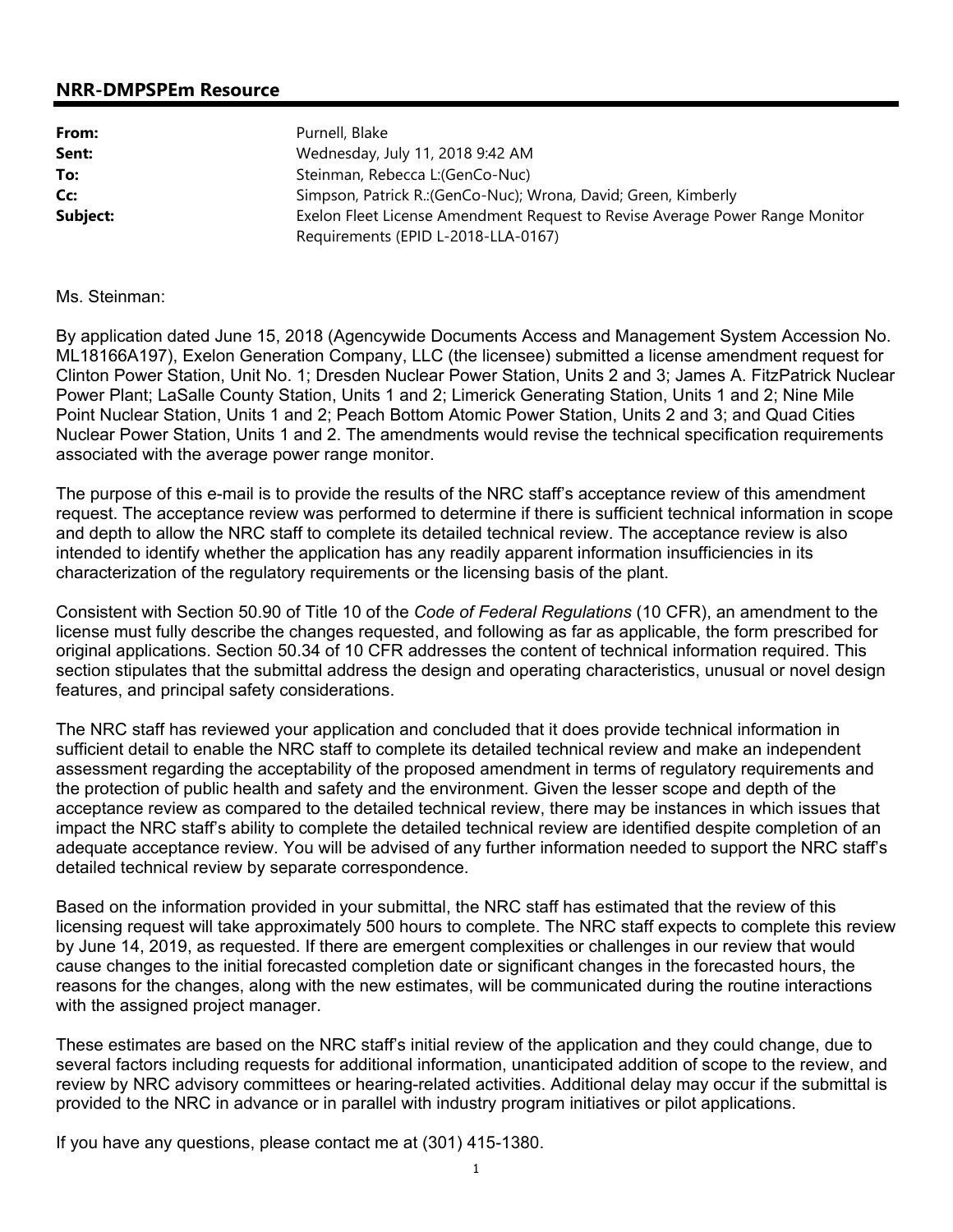Sincerely,

Blake Purnell, Project Manager Plant Licensing Branch III Division of Operating Reactor Licensing Office of Nuclear Reactor Regulation

Docket Nos. 50-461, 50-237, 50-249, 50-333, 50-373, 50-374, 50-352, 50-353, 50-220, 50-410, 50-277, 50-278, 50-254, and 50-265